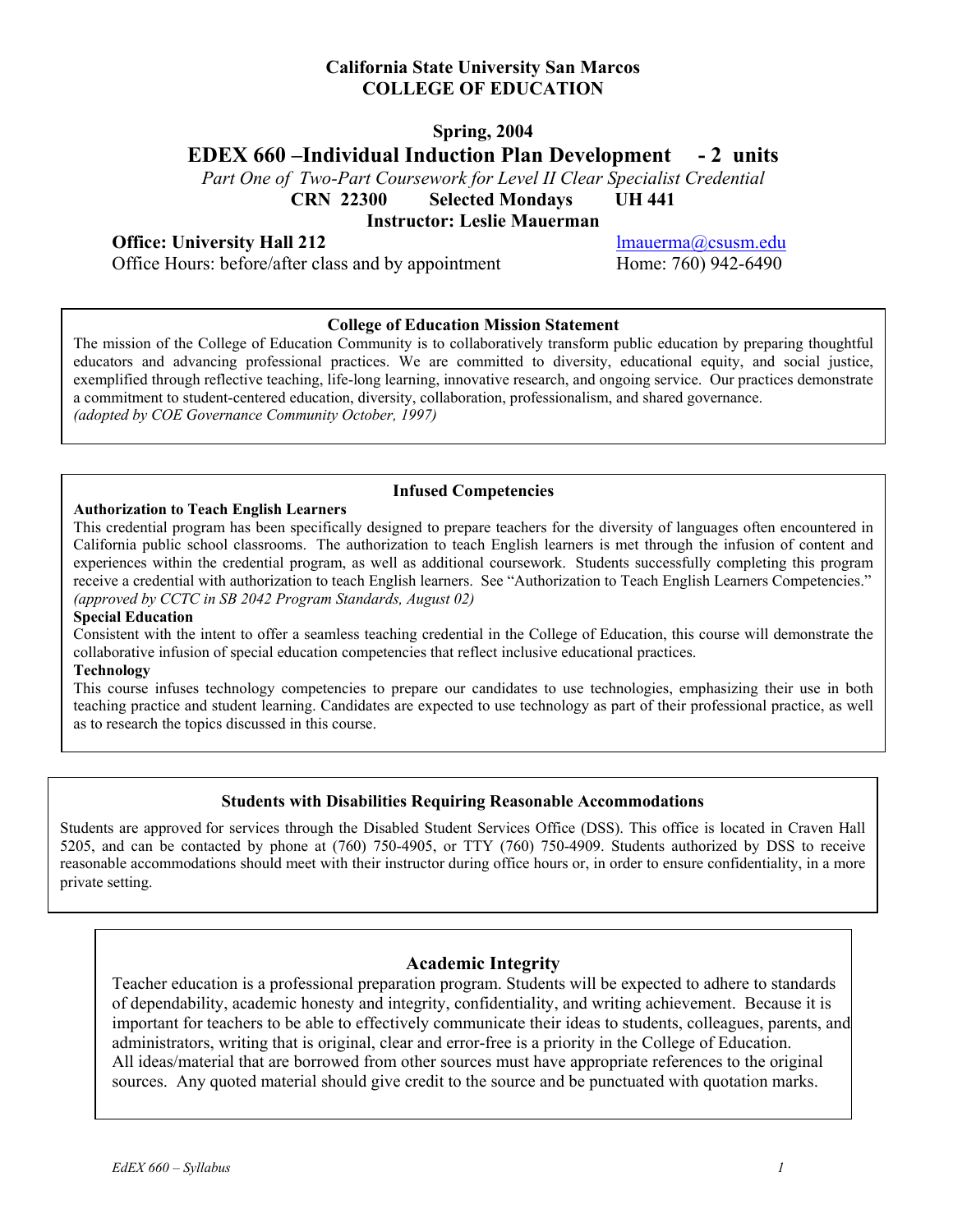#### **Attendance**

**CoE Policy:** Due to the dynamic and interactive nature of courses in the CoE, all students are expected to attend all classes and participate actively. At a minimum, students must attend more than 80% of class time, or s/he may not receive a passing grade for the course at the discretion of the instructor. **Instructor Application of the Policy:** If two class sessions are missed, or if the student is late (or leaves early) more than three sessions, s/he cannot receive a grade of "A". If three class sessions are missed, the highest possible grade that can be earned is a "C+". If extenuating circumstances occur, the student should contact the instructor as soon as possible to make appropriate arrangements.

# **Course Description and Goals**

The EDEX 660 and EDEX 661 course series is to be taken in sequence and will result in the development and subsequent completion of a professional portfolio suitable for review by the California Commission on Teacher Credentialing. The competence criteria for this portfolio, which is mandated by California state law, is the primary focus of both courses.

 The matrices of competencies and details of the types of acceptable data are covered in the 660 portion of the course, as well as the formulation of an Individual Induction Plan, in which the student will outline his/her plan for induction into the realm of Level II Certification. Once approved by both the University and the employing school district or LEA, the candidates will proceed through the supported and guided acquisition of knowledge, expertise and measured assessment of the Ca state competencies.

# **Course Goals and Objectives**

1. To verify/substantiate all state and university program requirements for Level II credential

2. To develop and refine both a personal philosophy and an area of professional expertise in support of educational reform

3. To support, guide, and create a collegial study group for the 2 year duration of data collection 4. To establish the physical structure of the portfolio and begin the data collection on a by-standard basis of evidence to support candidate competence**.** 

# **These Goals will be met through the following methods of instruction**

- Class meetings, course readings, sample material review
- Guest speakers from credentialing services and professional organizations
- Personal strength/weakness assessment, plan of action for prof. competence development
- Resource bank access, small group work as assigned, lecture and discussion
- Cooperative examination of the Standards of Competence, detailed results shared among colleagues

# **Teacher Performance Expectation (TPE) Competencies**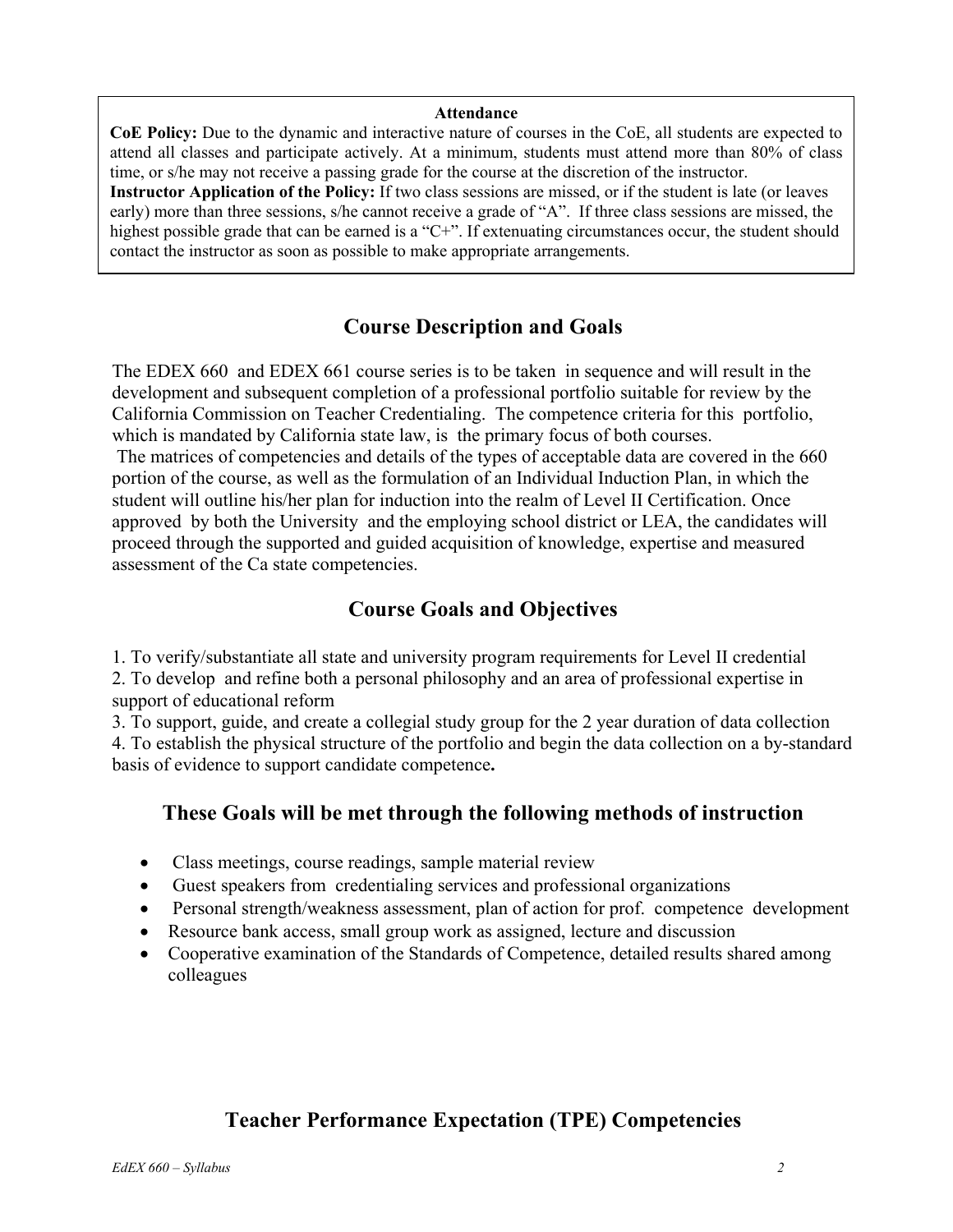This course is designed to support teachers seeking the Clear level II Specialist Credential to develop the skills, knowledge, documentation, and attitudes necessary to assist schools and districts in implementing an effective program for all eligible Special Education students. The successful candidate will be able to merge theory and practice in order to realize a comprehensive and extensive educational program for all students. The following TPE's are addressed in this course (a full version of the TPE descriptions can be downloaded from the CoE webpage: www.csusm.edu--link to the College of Education via the Department Directory):

## **Primary Emphasis**

- TPE 3 Interpretation and Use of Assessments
- TPE 6c Developmentally Appropriate Practices in Grades 9 -12
- TPE 6d Developmentally Appropriate Practices for Special Education
- TPE 8 Learning about Students
- TPE 9 Instructional Planning
- TPE 11 Social Environment
- TPE 13 Professional Growth

## **Secondary Emphasis**

- TPE 2 Monitoring Student Learning During Instruction
- TPE 4 Making Content Accessible
- TPE 7 Teaching English Language Learners
- TPE 10 Instructional Time
- TPE 12 Professional, Legal, and Ethical Obligation
- TPE 14 Educational Technology
- TPE 15 Social Justice and Equity

# **EDEX 660 Assignment Detail**

Because this course is supplemented by an online component, the actual assignments, forms , readings andmaterials required to complete the assignments is located on the WebCt Course, and can be found under the Icon/picture named" Assignments". However, an overview of required assignments include:

- **Completion of a Personal professional section of a Portfolio,**
- **A Philosophical Stance position paper,**
- **A professional Strength/Weakness inventory and Plan of Action for Professional Development,**
- **Individualized Professional Induction Plan,**
- **California State Dept of Ed requirements requiring proof of employment and the agreement of the employing district to supply the candidate with a Support Provider, working with the CSUSM Level II coordinator, and**
- **Additional CSUSM requirements**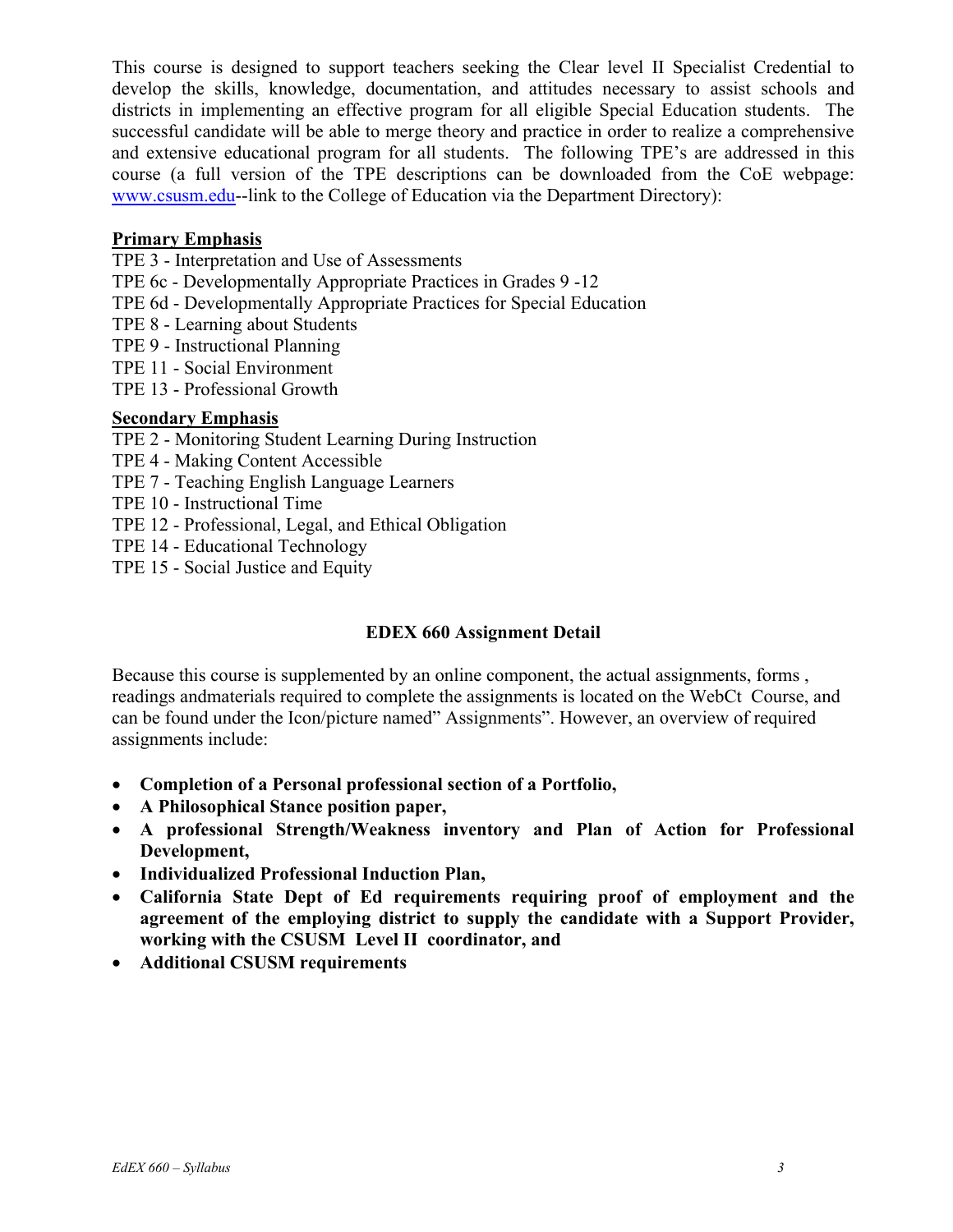# **AUTHORIZATION TO TEACH ENGLISH LEARNERS COMPETENCIES**

| PART 1: LANGUAGE STRUCTURE                                                                                                                    | PART 2:<br><b>METHODOLOGY OF</b>                                                                                            | <b>PART 3: CULTURE AND</b>                                                                          |
|-----------------------------------------------------------------------------------------------------------------------------------------------|-----------------------------------------------------------------------------------------------------------------------------|-----------------------------------------------------------------------------------------------------|
| AND FIRST- AND SECOND-LANGUAGE                                                                                                                | <b>BILINGUAL ENGLISH LANGUAGE</b>                                                                                           | <b>CULTURAL DIVERSITY</b>                                                                           |
| <b>DEVELOPMENT</b>                                                                                                                            | DEVELOPMENT, AND CONTENT<br><b>INSTRUCTION</b>                                                                              |                                                                                                     |
| I. Language Structure and Use: Universals and<br>Differences (including the structure of English)                                             | I. Theories and Methods of Bilingual<br><b>Education</b>                                                                    | <b>I. The Nature of Culture</b>                                                                     |
| A. The sound systems of language (phonology)                                                                                                  | A. Foundations                                                                                                              | A. Definitions of culture                                                                           |
| <b>B.</b> Word formation (morphology)                                                                                                         | B. Organizational models: What works for<br>whom?                                                                           | <b>B.</b> Perceptions of culture                                                                    |
| C. Syntax                                                                                                                                     | C. Instructional strategies                                                                                                 | C. Intragroup differences (e.g.,<br>ethnicity, race, generations, and<br>micro-cultures)            |
| <b>D.</b> Word meaning (semantics)                                                                                                            | II. Theories and Methods for Instruction In<br>and Through English                                                          | Physical geography and its<br>D.<br>effects on culture                                              |
| E. Language in context                                                                                                                        | A. Teacher delivery for both English language<br>development and content instruction                                        | E. Cultural congruence                                                                              |
| F. Written discourse                                                                                                                          | Approaches with a focus on English<br>В.<br>language development                                                            | <b>II. Manifestations of Culture:</b><br><b>Learning About Students</b>                             |
| G. Oral discourse                                                                                                                             | C. Approaches with a focus on content area<br>instruction (specially designed academic<br>instruction delivered in English) | A. What teachers should learn about<br>their students                                               |
| H. Nonverbal communication                                                                                                                    | D. Working with paraprofessionals                                                                                           | <b>B.</b> How teachers can learn about<br>their students                                            |
| II. Theories and Factors in First- and Second-<br><b>Language Development</b>                                                                 | <b>III.</b> Language and Content Area<br><b>Assessment</b>                                                                  | C. How teachers can use what they<br>learn about their students<br>(culturally-responsive pedagogy) |
| A. Historical and current theories and models of<br>language analysis that have implications for second-<br>language development and pedagogy | A. Purpose                                                                                                                  | <b>III. Cultural Contact</b>                                                                        |
| B. Psychological factors affecting first- and second-<br>language development                                                                 | <b>B.</b> Methods                                                                                                           | A. Concepts of cultural contact                                                                     |
| C. Socio-cultural factors affecting first- and second-<br>language development                                                                | C. State mandates                                                                                                           | of<br>individual<br>cultural<br><b>Stages</b><br>contact                                            |
| D. Pedagogical factors affecting first- and second-<br>language development                                                                   | D. Limitations of assessment                                                                                                | C. The dynamics of prejudice                                                                        |
| Political factors affecting first- and second-<br>E.<br>language development                                                                  | E. Technical concepts                                                                                                       | D. Strategies for conflict resolution                                                               |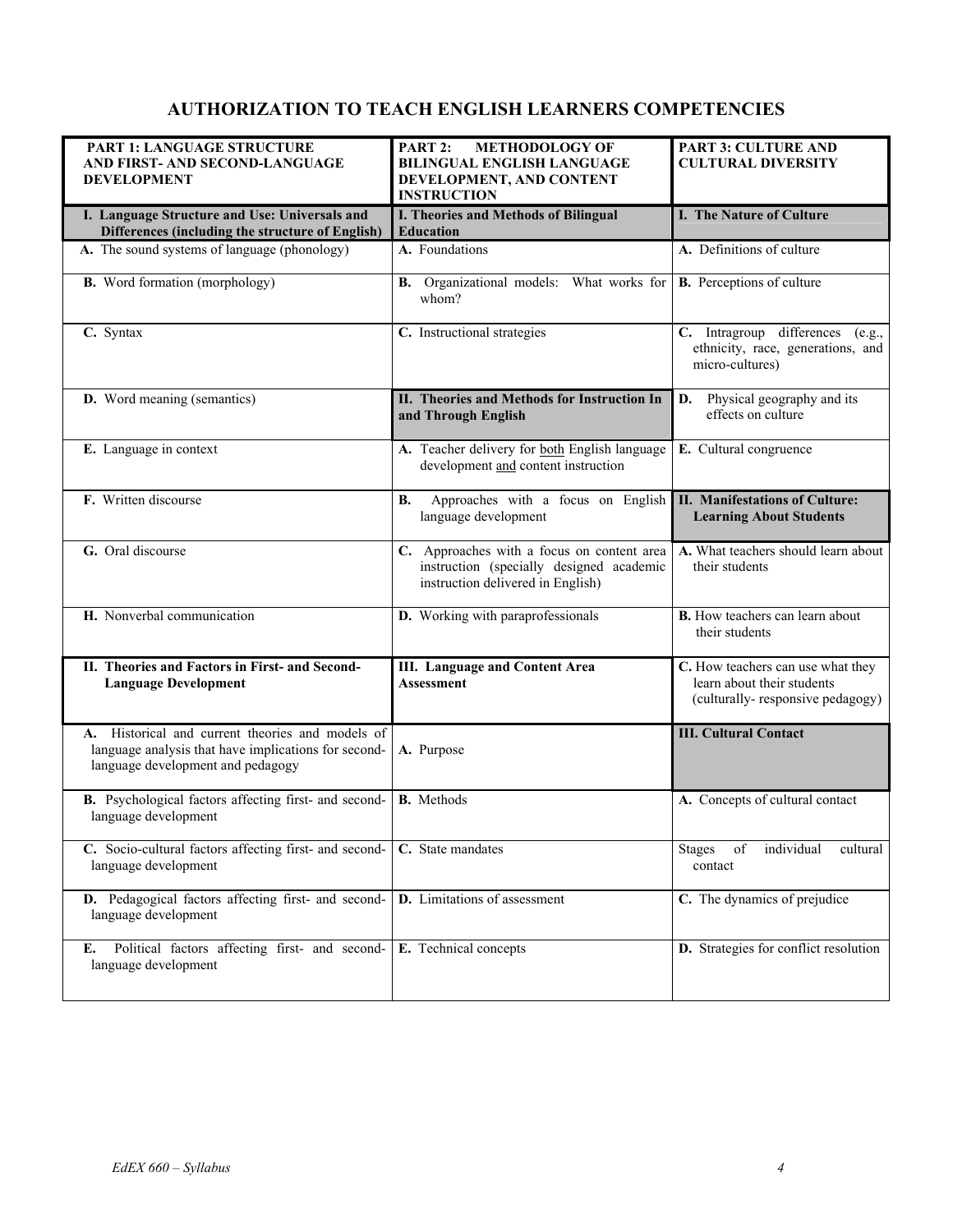### **Resources Worth Having in your Professional Library**

Borich, Gary D. (1999). *Observation Skills for Effective Teaching.* (3<sup>rd</sup> ed.). Upper Saddle River, NJ: Prentice-Hall. [shared with EDSS 530, Professor Keating]

Callahan, Joseph F., Leonard H. Clark, and Richard D. Kellough. (1998). *Teaching in the Middle and Secondary Schools.* (7<sup>th</sup> ed.). Upper Saddle River, NJ: Merrill.

- Choate, J.S. (2000). *Successful Inclusive Teaching*. (3rd ed.). Needham Heights, MA: Allyn and Bacon. [shared with all courses in the program]
- Course Website: http://courses.csusm.edu (WebCT used for online coursework and communications)

Rethinking Schools. (1994). *Rethinking Our Classrooms,* Volume 1. (ROC)

Villa, R., and Thousand, J. (1995). *Creating an Inclusive School.* Alexandria, VA: Association for Supervision and Curriculum Development

### **Other Valuable Texts/Books to Read and Own**

- 1. Gardner, Howard. (2000). *Intelligence Reframed: Multiple Intelligences for the 21st Century.* Basic Books.
- 2. Gruwell, Erin. (1999). *The Freedom Writers Diary*. Doubleday.
- 3. Kohn, Alfie. (1996). *Beyond Discipline: From Compliance to Community*. Association for Supervision and Curriculum.
- 4. Marzano, Robert J. (2000) *Transforming Classroom Grading.* Association for Supervision & Curriculum Development.
- 5. Pipher, Mary. (1995). *Reviving Ophelia: Saving the Selves of Adolescent Girls.* Ballantine Books.
- 6. Pollack, William S. and Mary Pipher. (1999) *Real Boys: Rescuing Our Sons from the Myths of Boyhood*. Owl Books.
- 7. Rose, Mike*.* (1996). *Possible Lives.* Penguin.
- 8. Tomlinson, Carol Ann. (2001). *How to Differentiate Instruction in Mixed-Ability Classrooms.* Association for Supervision & Curriculum Development.
- 9. Fried, Robert L. (1995). *The Passionate Teacher*. Boston, MA: Beacon Press.
- 10. Nelson, J., Lott, L., & Glenn, H.S. (1997). *Positive Discipline in the Classroom.*  $(2<sup>nd</sup>$  ed.). Rocklin, CA: Prima Publishing.
- 11. Palmer, Parker. *The Courage to Teach*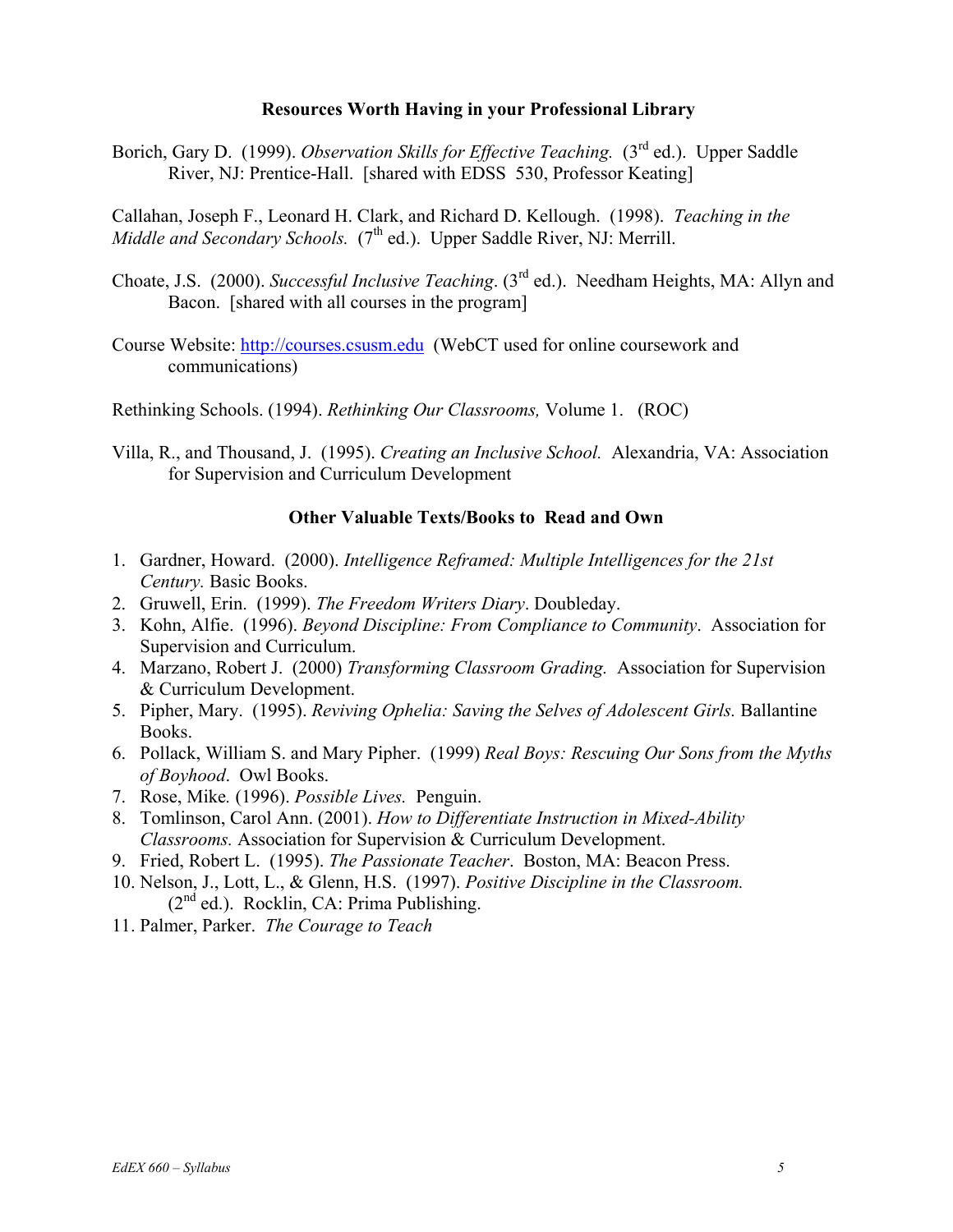### **DEMEANOR**

### **Cal State San Marcos College of Education, Special Education**

The Maintenance and Development of Positive and Professional Teacher Behaviors *(These are the AFFECTIVE objectives for our course)* 

#### **Purpose/Rationale**

A variety of practitioner and university research suggests the importance of linking affective objectives (feelings, attitudes, values, and social behaviors) to all cognitive objectives (mental operations, content knowledge) in all subjects. Krathwohl, Bloom and Masia (1964) developed a useful taxonomy for teachers to use in defining and implementing affective objectives. These student behaviors are hierarchical from least internalized to most internalized: 1) receiving; 2) responding; 3) valuing; 4) organizing; 5) internalizing and acting. There is a correlation between students' academic success and the degree to which teachers incorporate these affective objectives (Roberts and Kellough, 2000; Baldwin, Keating and Bachman, 2003).

In order for teachers to facilitate and integrate these affective expectations into their own teaching, it is essential that they demonstrate corresponding personal attributes (characteristics, qualities) in their own learning. In light of this, it is critical for pre-service teachers to be given an overall dispositional model (a range of these personal attributes) that can be used by them, as future teachers, and that illustrates the importance of and encourages the practice of these attributes. This dispositional model generally reflects the high expectations of quality teaching such as enthusiasm, positive attitudes, positive interactions and supportive interpersonal relationships within the teaching environment. In summary, there is a general consensus within the educational community that these attributes are considered highly desirable professional qualities in teachers (with an obvious range of individual manifestations) that will assist in promoting successful teaching and learning outcomes (Stone, 2002; McEwan, 2002; Dewey, 1910).

### **Generally Accepted Attributes of Highly Effective Teachers**

*(as seen in pre-service programs)* 

(Roberts and Kellough, 2000; Stone, 2002; McEwan, 2002; Baldwin, Keating and Bachman, 2003; Johnson and Johnson, 1994; COE Mission Statement, 1997)

- 1. **General classroom attendance, promptness, and participation:** is on time, respects time boundaries (breaks, etc.), regularly attends class, and actively participates.
- 2. **Attention to classroom discussion protocols** (per Epstein's Five Stage Rocket)**:** respects time limitations, recognizes and respects the perspectives of fellow classmates, gives wait time, listens actively, uses non-interruptive skills, mediates disagreements by working to understand others' perspectives and finding common ground, genuinely encourages all to participate.
- 3. **Social and cooperative skills (as illustrated in cooperative projects)**: assumes responsibility of one's roles, is open to consensus and mediation, effectively communicates ideas, attends group meetings, is dependable, respects others' ideas,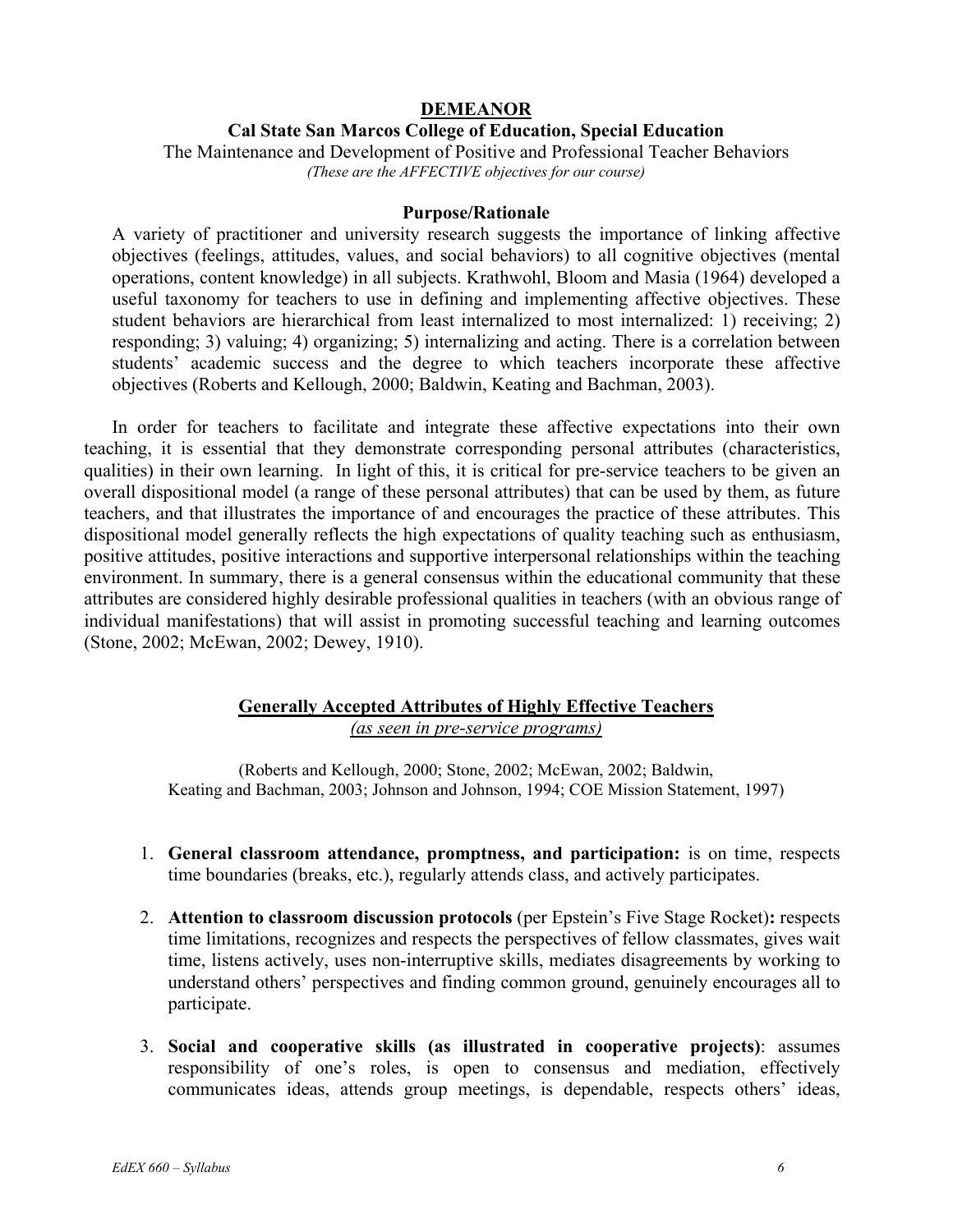expects quality work from self and colleagues, manages time effectively, uses organizational skills and leadership skills, is assertive but not aggressive, uses reflection as a means of evaluation, motivates and offers positive reinforcement to others.

- 4. **Attention to assignments:** meets time deadlines, produces quality products, responds cooperatively to constructive criticism, uses rubrics or other stipulated criteria to shape an assignment, prioritizes tasks and performs/supervises several tasks at once.
- 5. **General classroom demeanor:** is professional, creative, kind, sensitive, respectful, has a sense of humor, is supportive of fellow classmates and instructors; recognizes others' perspectives as valid and works to include all "voices" in the classroom; is aware of and responsive to issues and behaviors that might marginalize colleagues in the classroom.
- 6. **Flexibility:** is responsive when reasonable adjustments to the syllabus, curriculum, schedule, and school site assignments become necessary (common to the educational arena); can work through frustrations by problem-solving with others and not letting emotional responses dominate or impair thinking; "bounces" back easily; can work calmly under stress.
- 7. **Openness to and enthusiasm for learning:** can engage with a variety of educational ideas with an open mind and a sense of exploration; demonstrates passion for and metacognition of learning across the curriculum and within discipline areas; takes advantage of learning opportunities and seeks out additional opportunities for learning.

## **EVEN THOUGH THIS IS ACTUALLY A PASS/FAIL COURSE, THE FOLLOWING CRITERIA SHALL ALSO APPLY TO THIS COURSE**

### **Summative Assessment Criteria for CoE Courses**

## **"A" students:**

- 1. demonstrate serious commitment to their learning, making full use of the learning opportunities available to them and searching out the implications of their learning for future use.
- 2. complete ALL major assignments thoroughly, thoughtfully, and professionally, receiving 3.5 4 average on all assignments.
- 3. make insightful connections between all assignments and their developing overall understanding of teaching and learning; they continually question and examine assumptions in a genuine spirit of inquiry.
- 4. show high level achievement of or progress toward course goals (see syllabus).
- 5. always collaborate with their colleagues in professional and productive ways, working with integrity to enhance each participant's learning .
- 6. consistently complete all class preparation work and are ready to engage in thoughtful and informed discourse.
- 7. demonstrate responsibility to meeting attendance requirements (see syllabus).

#### **"B" students:**

- 1. comply with the course requirements and expectations.
- 2. complete ALL major assignments, usually thoroughly, thoughtfully, and professionally, receiving 2.5 –3.5 on assignments.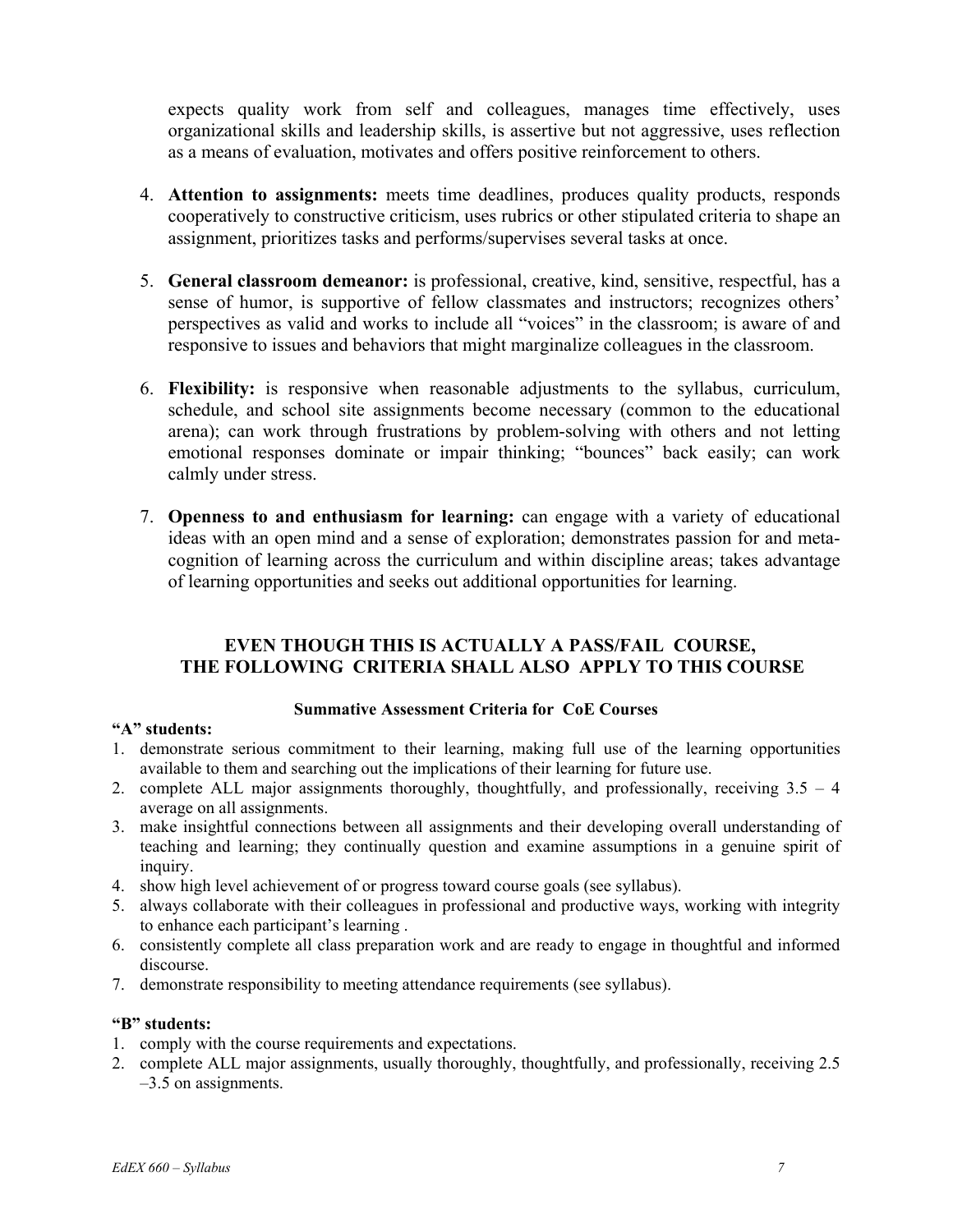- 3. usually connect assignments to their developing overall understanding of teaching and learning; may be satisfied with "accepting" their learning as it's "received" without examining, very deeply, their and others' assumptions or seeking a deeper understanding of the implications.
- 4. show reasonable achievement of or progress toward course goals (see syllabus).
- 5. generally collaborate with their colleagues in professional and productive ways, enhancing each participant's learning.
- 6. complete most class preparation work and are usually ready to engage in thoughtful and informed discourse
- 7. demonstrate responsibility to meeting the attendance requirements (see syllabus).

### **"C" students:**

- 1. demonstrate an inconsistent level of compliance to course requirements and expectations.
- 2. complete ALL assignments but with limited thoroughness, thoughtfulness, and/or professionalism, receiving  $2 - 2.5$  average on all assignments, OR fail to complete one major assignment.
- 3. make limited connections between assignments and their developing overall understanding of teaching and learning; may not be open to examining assumptions or implications.
- 4. attempt but show limited progress in achieving course goals (see syllabus).
- 5. collaborate with their colleagues in ways that are not always professional or productive; participant's may be distracted from learning.
- 6. complete some class preparation work and are generally under-prepared to engage in thoughtful or informed discourse.
- 7. meet the minimum attendance requirements (see syllabus).

**"D" or "F" students** fail to meet the minimum requirements of a "C." The specific grade will be determined based on rate of assignment completion, attendance, etc.

#### **GRADING NOTES**

- $\triangleright$  Students must meet the attendance and average assignment score requirements to be eligible for the grade described. They are "prerequisites" for being eligible for a particular grade.
- $\triangleright$  Students falling in between grade levels will earn a + or at the instructor's discretion, depending on where they meet the criteria most fully.

**In order to receive a California State Teaching Credential, you must maintain a B average in your College of Education coursework and receive no lower than a C+ in any one course. A grade lower than a C+ indicates serious concern about a student's readiness or capacity for a teaching credential—significant concerns exist about his/her quality of learning, quality of work, and ability to manage the rigors of an actual teaching position. If you are concerned about meeting this requirement at any time, you NEED TO speak with your instructor immediately.** 

LPM.Sp.04